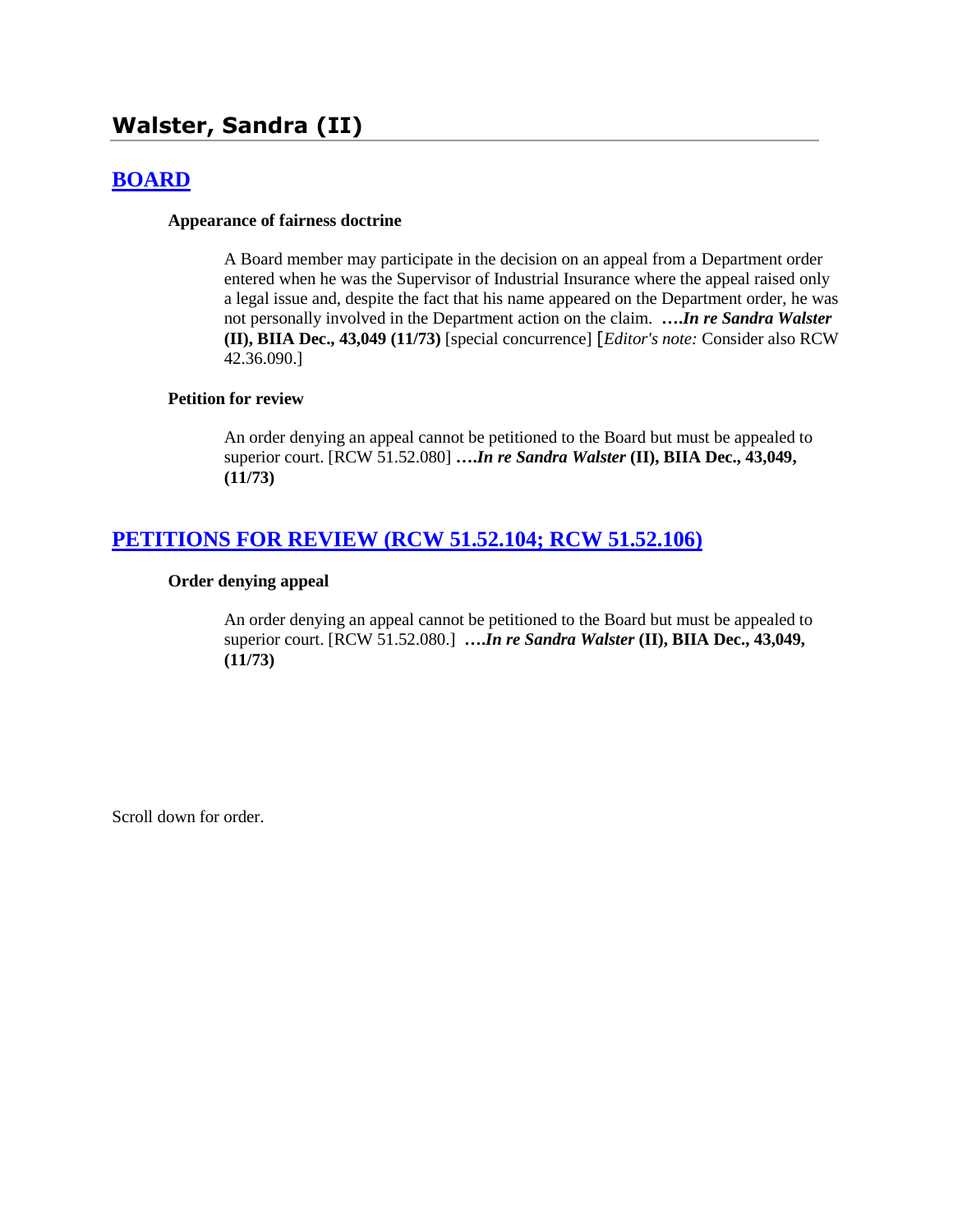### **BEFORE THE BOARD OF INDUSTRIAL INSURANCE APPEALS STATE OF WASHINGTON**

**)**

**IN RE: SANDRA LUCILLE WALSTER ) Scott Paper Company, Petitioner**

### **DOCKET NO. 43,049**

#### **) ORDER DENYING REQUEST CLAIM NO. S-117733 ) FOR RECONSIDERATION**

The above-entitled matter concerns an appeal filed with this Board by the Scott Paper Company, a self-insured employer, on August 27, 1973, from an order of the Department of Labor and Industries dated July 31, 1973, adhering to a prior Department order of June 28, 1973, which directed the said employer to pay temporary disability compensation to which the claimant may be entitled in accordance with RCW 51.32.190.

On October 26, 1973, this Board entered its Order Denying Appeal (with one Board member dissenting), and mailed it to all parties on October 31, 1973, confirming the Department's order of July 31, 1973, and denying the employer's appeal therefrom. It was clear to us that there were no issues of fact in this appeal, and it raised solely a question of law.

We conclude that the Department's order of July 31, 1973 was proper and lawful under what we viewed as the clear intent of two new pertinent statutory sections, now codified as RCW Secs. 51.32.190 and 51.32.210, and that the self-insured employer was thus required to pay time-loss compensation to the claimant for whatever period between May 21 and August 28, 1973, that she was in fact temporarily totally disable due to the back condition for which she had filed this claim. In view of this legal conclusion, we made final disposition of the appeal by our above-mentioned Order Denying Appeal, pursuant to the authority of RCW 51.52.080 providing that if an appeal "raises no issue or issues of fact and the board finds that the department properly and lawfully decided all matters raised by such appeal it may, without further hearing, deny the same and confirm the department's decision" based on the department record.

Thereafter on November 8, 1973, this Board received from the employer a document entitled Petition for Review, asking this Board to review our Order Denying Appeal of October 26, 1973, and after such review, to reach a contrary conclusion and reverse the Department's orders in question. It appears from the format of this document that it may have been intended to invoke the review procedures provided in RCW 51.52.104 and 51.52.106. Those statutes apply only to cases where proposed decisions and orders are issued by hearing examiners, and Board review is then requested and made, and final Board decisions issued based on such review. However, as pointed out above, our Order Denying Appeal in this case was entered pursuant to RCW 51.52.080, and it was the Board's final decision on this particular matter. This fact has now apparently been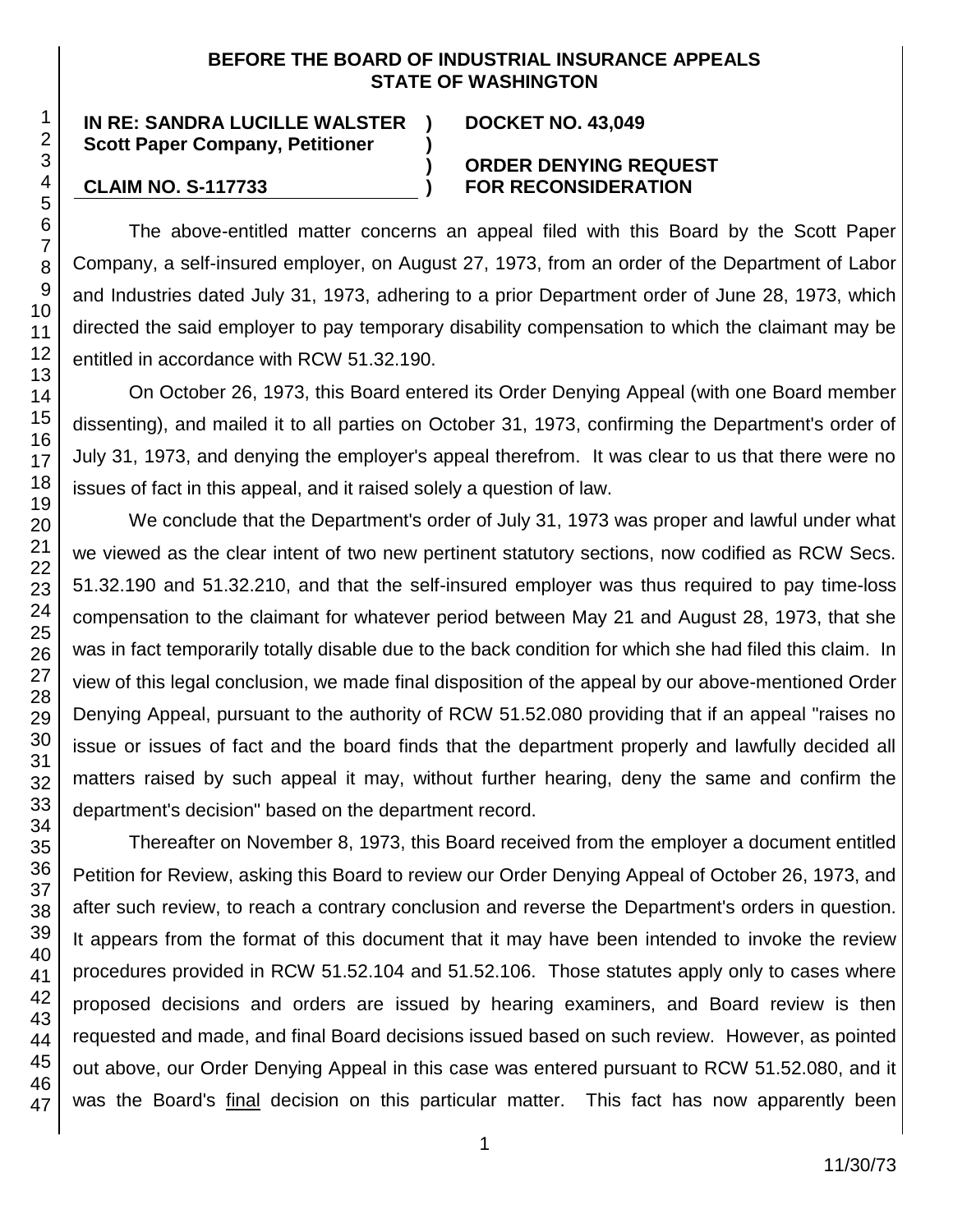recognized, inasmuch as the employer filed an appeal from said order to the Snohomish County Superior Court on November 15, 1973, under Cause No. 120320.

We have, nevertheless, considered the Petition for Review as a request for reconsideration of our order, and we have carefully noted the various arguments therein. In light thereof, it appears there may have been a partial misconception by the employer as to the import of our order, and we feel further comments should be made on certain points.

First, as to the statutory and case law citations made in support of the employer's argument that there is never any obligation to pay temporary total disability compensation prior to determination that an industrial injury occurred which caused the disability, we of course are familiar with those citations and recognize the continued applicability of the several judicial opinions in appropriate cases (such as the claimant's pending appeal under docket no. 43,109). However, as we attempted to make clear in our order of October 26, 1973, we are concerned here with the 1971 and 1972 amendments to the Act which created the new sections, RCW 51.32.190 and 51.32.210. These new sections indicate, in our opinion, a new legislative intent to guarantee a prompt initial determinative order as to allowance or rejection of the claim.

It should again be pointed out that the only period for which compensation is to be paid prior to a determination is the period which may be consumed until the entry of the Department's determinative order as to allowance or rejection of the claim. Once such an order is entered, whether it is to allow or to reject which then is challenged by way of an appeal by the employer or the claimant, as the case may be, there is no requirement to continue any payments while the issue of allowance is being litigated to a final conclusion before this Board and the courts.

Furthermore, this whole question of possible erroneous "pre-payment" of compensation can easily be rendered completely moot in any case -- namely, by adhering to the expressed legislative intent that the Department's determinative order as to claim allowance or rejection by issued promptly, by assuring that the same is issued within 14 days after receipt of the claim. In view of the considerable investigative staffs and information- gathering facilities possessed both by selfinsurers and the Department, it clearly cannot be said that this is an unreasonable period of time within which to expect such a determination in the vast majority of cases.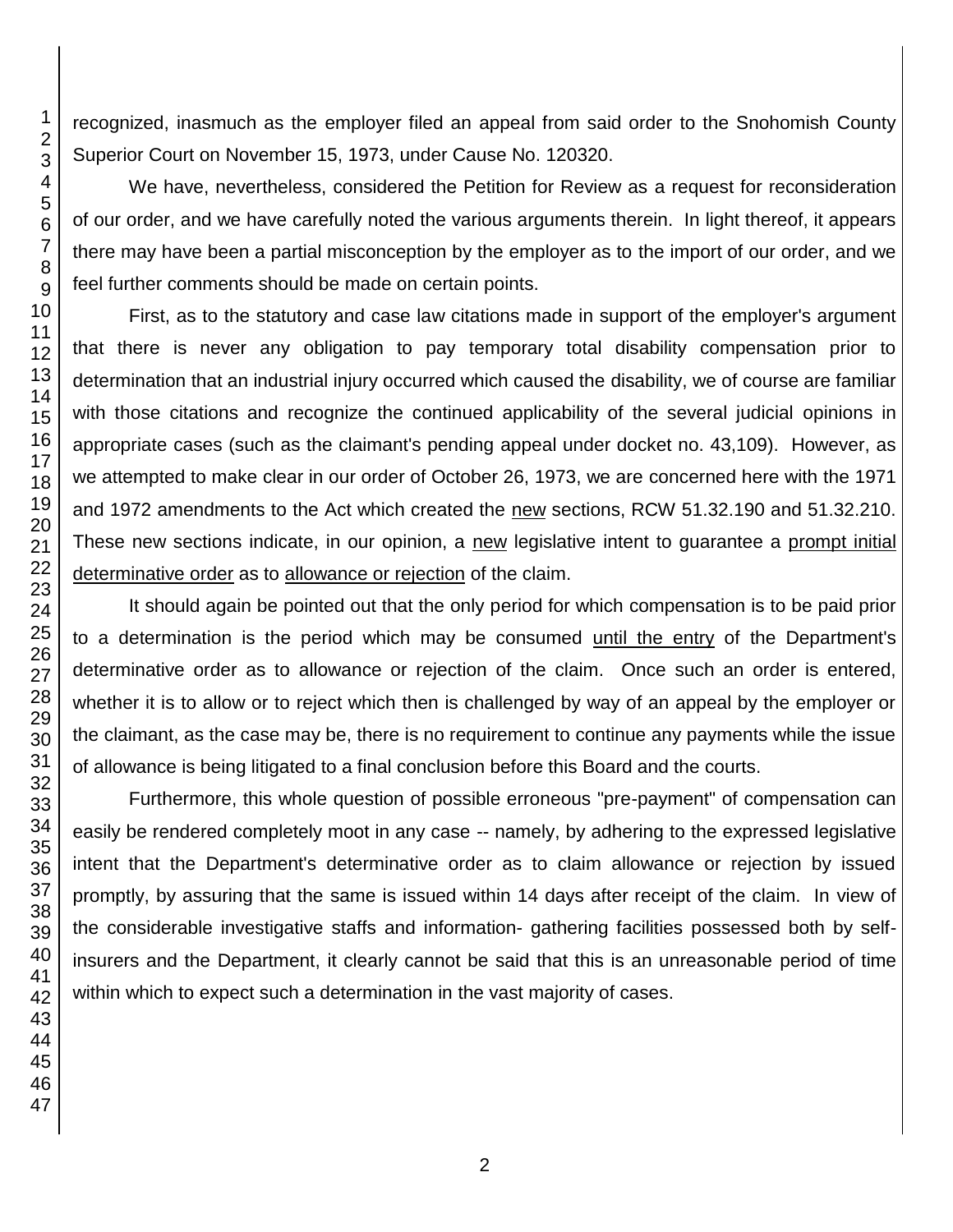These observations negate, in our opinion, the "horrible example" arguments made by the employer that compensation might have to be paid in some cases for a disability which is immediately obvious as being unrelated to a person's employment, or might have to be paid for "months or even years" for a disability which is finally adjudicated to be non-industrial. These situations simply will not happen. Of course, it is recognized that occasional claims will raise more complex problems such as a difficult causal relationship question, so that the initial investigative period in some claims will exceed 14 days. As to such cases, we reiterate the observation made in our order of October 26, 1973, namely, that the new sections of the law intend that the economic burden of any delayed initial determination be placed on the workmen's compensation system rather than on the temporarily disabled claimant or other social welfare program.

In the instant case, of course, a period of three months transpired between notice of claim and the Department's determinative rejection order. However, it would seem that most of the information which was obtained by concentrated investigative efforts in July and August, upon which it was determined, in August, that there was no proof of an injury at a definite time and place in the course of employment in April, was available to be investigated and obtained in the 14 days following claimant's filing of her claim on May 22, 1973. Indeed, the Legislature has declared that a self-insurer must give written notice of its denial of a claim, with reasons therefor, within seven days after notice of it (RCW 51.32.190(1)), thus indicating that seven days is deemed to be sufficient time for a self-insurer to gather all its information on whether or not an injury did occur. The whole controversy raised by this particular appeal would not have arisen if there had been an expeditious gathering of the available information immediately after May 22, 1973, so that the Department's determinative order could have been entered by June 5 rather than by August 28.

Secondly, as to the contention that the conclusion reached in our Order Denying Appeal is in violation of Constitutional provisions regarding due process of law, we reiterate that the issue is moot where the statutes' intent is followed and a determinative order as to allowance or rejection is entered within 14 days after receipt of the claim. In any event, this constitutional issue will presumably be argued in the employer's pending Court appeal, and the final decision on such an issue should properly come from the courts rather than from an administrative tribunal.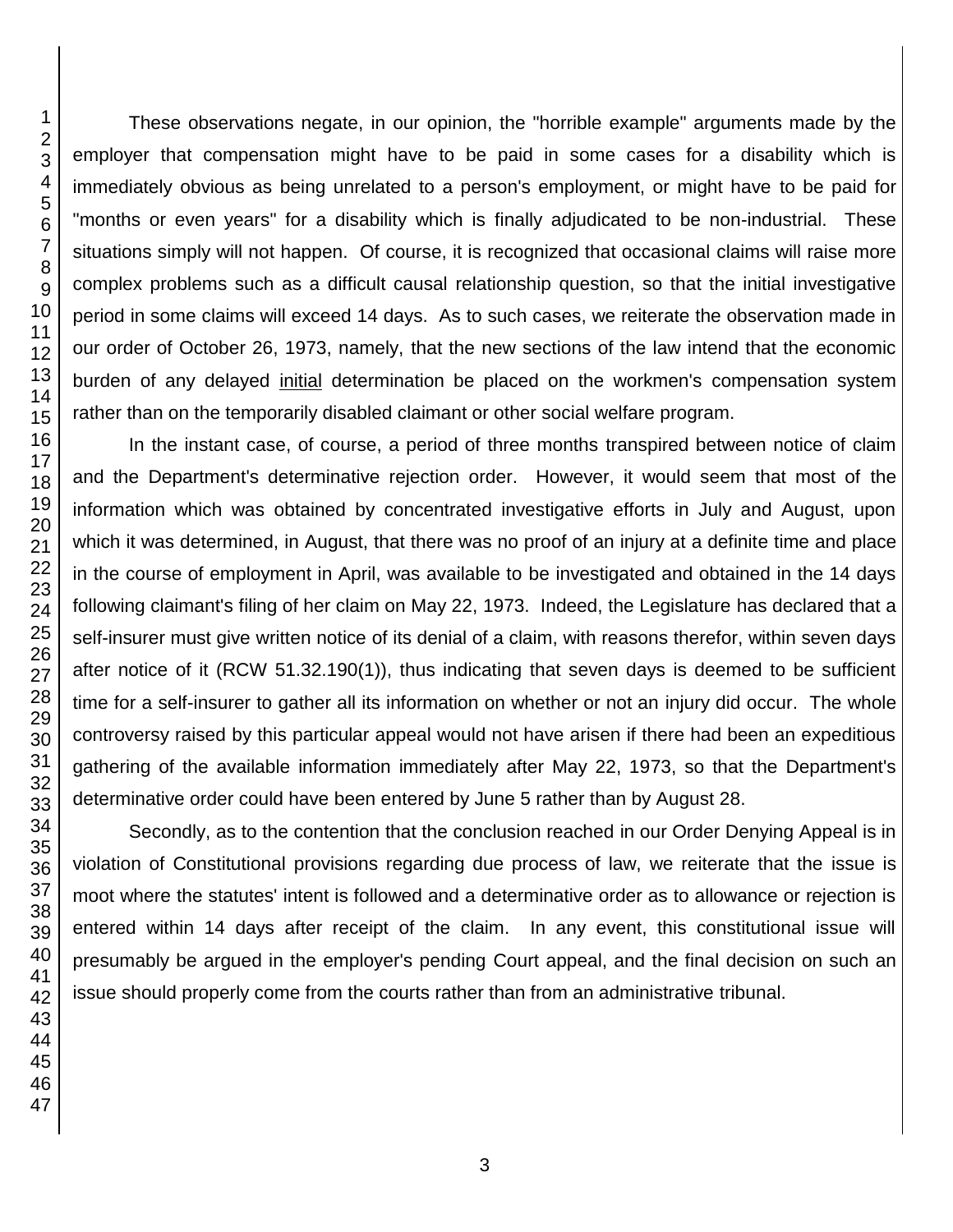Finally, we must comment on the employer's challenge to the participation of the Board Chairman, Phillip T. Bork, in the decision on this appeal, because he was the Supervisor of Industrial Insurance in the Department at the time of issuance of the appealed orders and his name appears thereon, and this fact allegedly constitutes a violation of the "appearance of fairness" doctrine as set forth by the Supreme Court in Chrobuck v. Snohomish County, 78 Wn. 2d 858 (1971).

We have carefully considered the Chrobuck case, as well as the prior decision of Smith v. Skagit County, 75 Wn. 2d 715 (1969), upon which the Chrobuck case relied and which first set forth the "appearance of fairness" principle. Both of these cases were concerned with public hearings before the Planning Commissions and Boards of County Commissioners of the respective counties, on applications by corporations for amendments to the counties' comprehensive plans and for rezoning under their zoning ordinances of certain land areas from rural and residential classifications to industrial classifications. Under the state's zoning laws, hearings are required on such matters, to afford the public and any interested parties the opportunity to present their views and factual evidence to the Planning Commissions in their fact-finding role, on the basis of which findings of fact and recommendations are made as to whether the planning and zoning changes should be granted. The majority of the Court in each of these cases stated that such public hearings must be fair and impartial, and that there must be fairness not only in substance, but the appearance of fairness as well. In both cases, the Court held that there was a lack of the essential appearance of fairness in the hearing processes -- because of the manner in which a closed session was held in the **Smith case**, and, in the **Chrobuck** case, because of participation in the Planning Commission's hearings and deliberations by three members thereof who had some prior business and social relationships which appeared to indicate a partiality toward the rezoning being requested. Because of the lack of apparent fairness, the Court held that due process was not accorded, and the rezoning in both cases was declared void.

The instant case before this Board is different in many ways from the zoning and planning proceedings involved in Chrobuck and Smith, and there is serious doubt that those cases are applicable here. For one thing, there was no fact-finding hearing necessary in this appeal since there are no disputed issues of fact, and our Order Denying Appeal was rendered solely on a question of law and statutory interpretation, based on review of the Department's file and without a hearing, which is a procedure specifically authorized by RCW 51.52.080.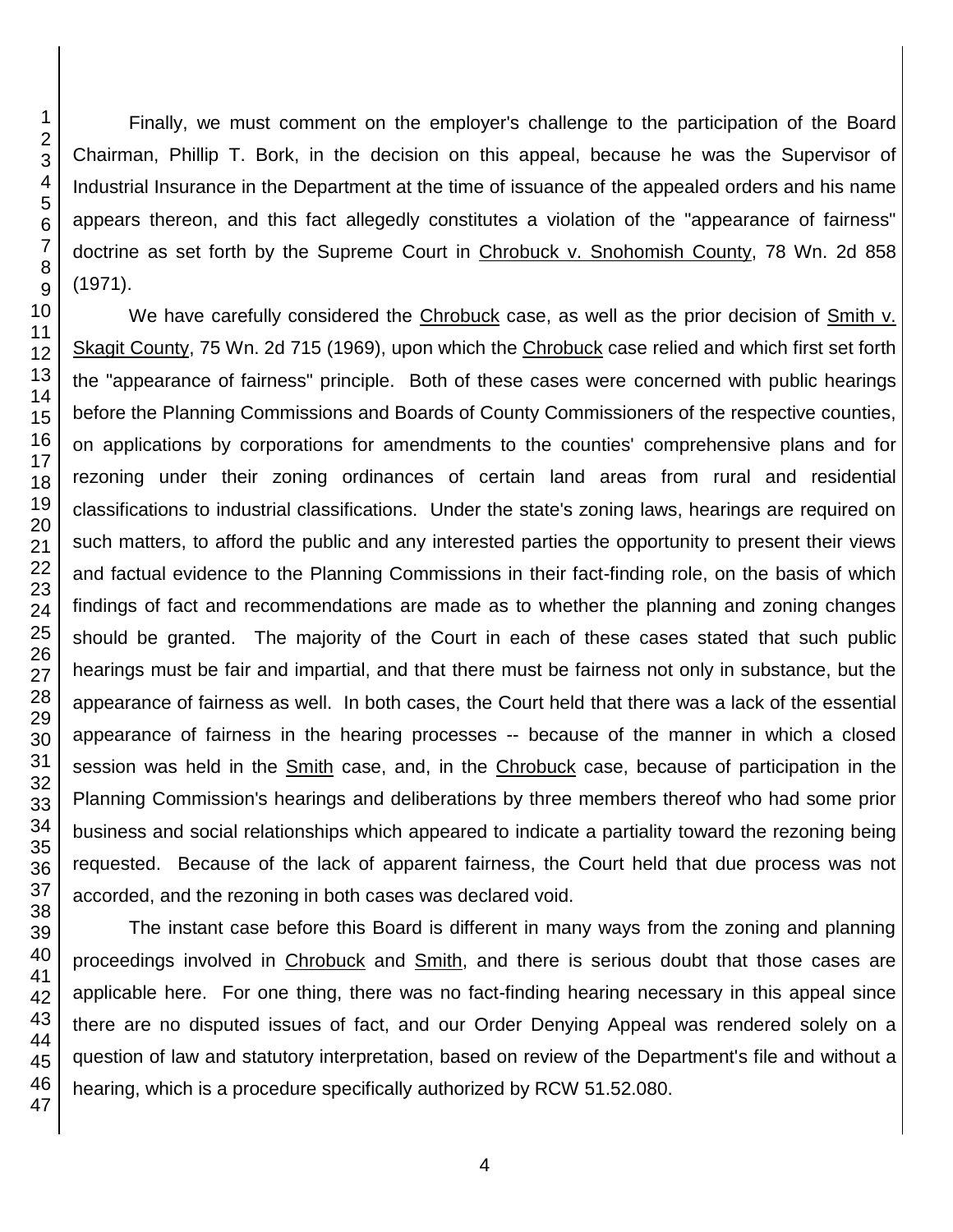Also, the Court in those decisions placed considerable emphasis on the wide public impact of, and the necessity for the highest public confidence in, planning and zoning decisions which govern the uses to which land may be put and thus are often controversial and affect the lives of many segments of our complex society; and because of these factors, the appearance of fairness in such matters, in the words of Justice Finley in the Chrobuck case, becomes of paramount importance." Query, whether the same sort of public impact is present in this case, involving a rather narrow legal issue of statutory interpretation, with no factual dispute?

It must be noted that the Court in the Chrobuck case, in commenting on the participation in the hearings by those Planning Commission members who apparently had some prior individual relationships and views, found no dishonorable or self-serving motives on the part of those individuals. But the Court concluded that the "unfortunate combination of these circumstances .... and the cumulative impact thereof ... cast an aura of improper influence, partiality, and prejudgment over the proceedings thereby creating and erecting the appearance of unfairness condemned in Smith v. Skagit County, supra."

In the instant case, the employer specifically disclaims the inference of any self-serving or improper motives on Mr. Bork's part in participating in our decision on this appeal. Therefore, even if it is assumed that the above-quoted holding in Chrobuck applies to this case, the question comes down to whether or not the simple fact that Mr. Bork was Supervisor of Industrial Insurance for the Department at the time of issuance of the appealed orders, and his name appears thereon in printed-signature fashion, casts such an "aura of partiality or prejudgment" that has participation in this appeal creates an appearance of unfairness. We are convinced that this is not the case.

Mr. Bork was not personally involved in issuance of any of the Department's decisions or orders in this particular claim, and the claim record bears out this fact.

In accordance with RCW 43.22.020 and 43.22.030, the Supervisor of the Industrial Insurance Division of the Department is charged with administering the entire workmen's compensation system, and he has the authority to employ and retain all necessary additional people to carry out this assignment. It is a matter of common knowledge that the Industrial Insurance Division is, as its name implies, a large insurance organization; and it has several hundred employees, including experts in premium rates, classifications, and actuarial matters, fiscal analysts, underwriters, employer account auditors and premium collection personnel, medical consultants and medical treatment authorizers, field auditors, claims investigators, physical and vocational rehabilitation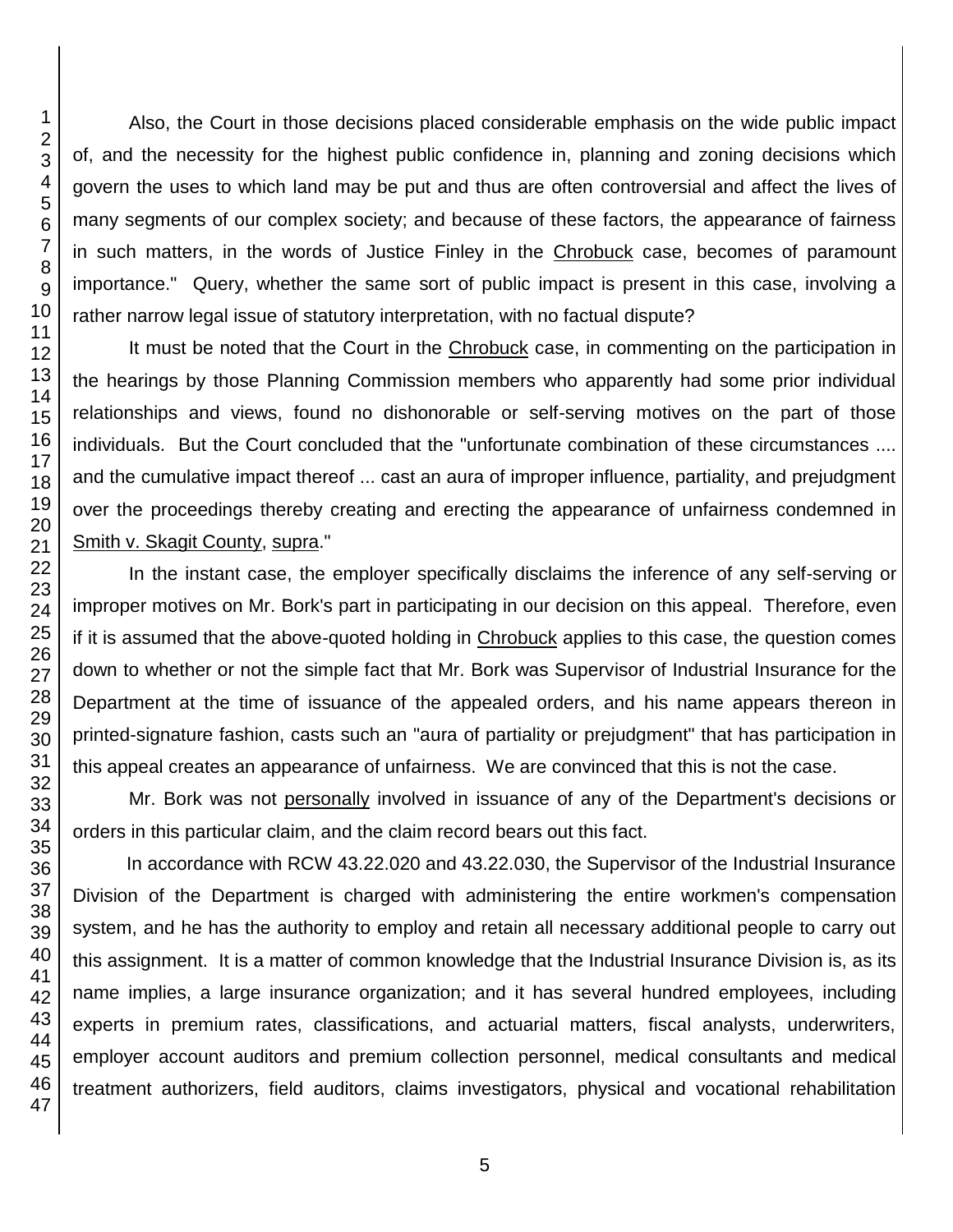experts, self-insurance regulators, several dozen claims examiners and adjudicators, and the necessary supervisory staff over these varied functional operations. The claims examiners and adjudicators are making literally hundreds of decisions on active claims on an every-day basis, on a total volume of claims which approaches 150,000 annually. It would be folly to expect that the manager of such an organization, whether Mr. Bork or anyone else, would or could get involved in the myriad of every-day individual claims decisions. To do so would be to virtually abdicate the managerial and broad decision-making functions necessary to see that the Division and its component parts are properly administering the entire workmen's compensation system. Recognizing these realities, we believe that the imprint of Mr. Bork's name on these appealed orders, because he held the position of Supervisor of Industrial Insurance prior to becoming Chairman of this Board on August 1, 1973, does not by itself give rise to an appearance of unfairness within the principles of Chrobuck and Smith.

Mr. Bork is quite conscious of the necessity to disqualify himself from participating in the decision on any appeal where it is apparent from the record that he had prior direct involvement with the case in his former position. He did in fact disqualify himself from a recent Board decision, because he was a principal witness called to testify on the Department's behalf at a hearing in the case held prior to the date he became Board Chairman. In re Herbert E. Thomas, Claim No. G-354780, Board Docket No. 42,061, Board Decision of 8-31-73. The final disposition of that case was that the Board issued its decision reciting that the two other Board members were split one-toone on the legal issue raised by the appeal; and, since there was no Board majority for either sustaining or reversing the Department's order appealed from, said order must stand. The cases of Department of Ecology v. City of Kirkland, 8 Wn. App. 576 (1973), and State v. Beck, 56 Wn. 2d 474 (1960), were cited in support of that result. We fail to see how such a result would benefit the employer her, inasmuch as there would be a one-to-one split between the two other Board members on the legal issue herein; the Department order of July 31, 1973, accordingly would stand; and the employer would still have to seek reversal on appeal and review in the courts.

The employer's court appeal is now pending, in any event, under Snohomish County Cause No. 120320, and the "appearance of fairness" argument, which is grounded basically on constitutional due process provisions, will no doubt be argued and determined in that forum.